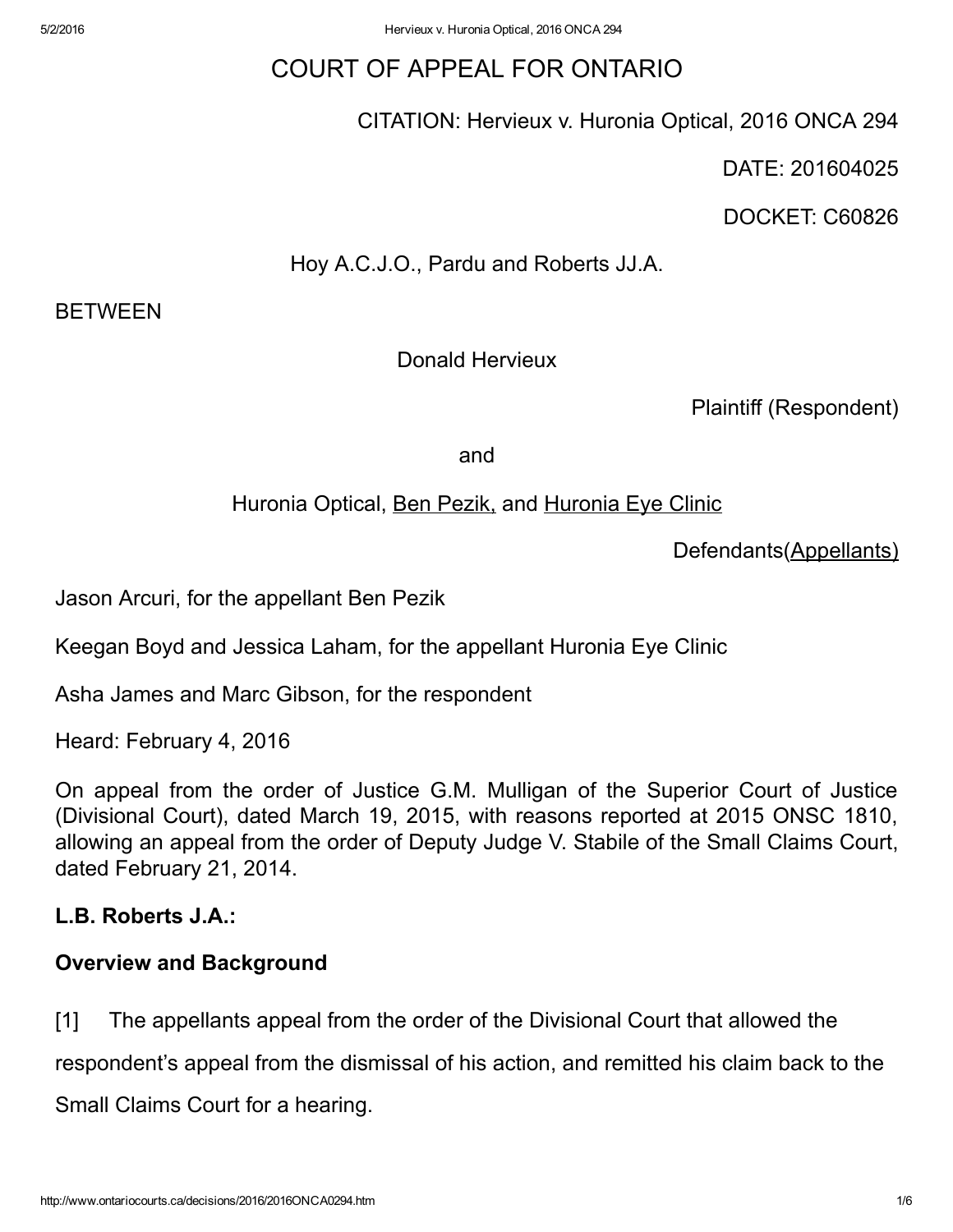[2] The respondent commenced an action in the Small Claims Court against the appellants. In his action, the respondent claimed damages arising out of the appellants' alleged professional negligence in diagnosing and treating an eye condition that led to blindness in the respondent's eye.

[3] The respondent failed to produce expert reports in accordance with orders made during settlement conferences on March 1 and May 31, 2013. The appellants brought a motion under r. 12.02 of the *Rules of the Small Claims Court*, O. Reg. 258/98 ("*Small Claims Court Rules*"), to dismiss the respondent's claim.

[4] R. 12.02 provides as follows:

12.02 (1) The court may, on motion, strike out or amend all or part of any document that,

(a) discloses no reasonable cause of action or defence;

(b) may delay or make it difficult to have a fair trial; or

(c) is inflammatory, a waste of time, a nuisance or an abuse of the court's process.

(2) In connection with an order striking out or amending a document under subrule (1), the court may do one or more of the following:

1. In the case of a claim, order that the action be stayed or dismissed.

2. In the case of a defence, strike out the defence and grant judgment.

2.1 In the case of a motion, order that the motion be stayed or dismissed.

3. Impose such terms as are just.

(3) The court may, on its own initiative, make the order referred to in paragraph 1 of subrule (2) staying or dismissing an action, if the action appears on its face to be inflammatory, a waste of time, a nuisance or an abuse of the court's process.

[5] On February 21, 2014, the deputy judge allowed the appellants' motion and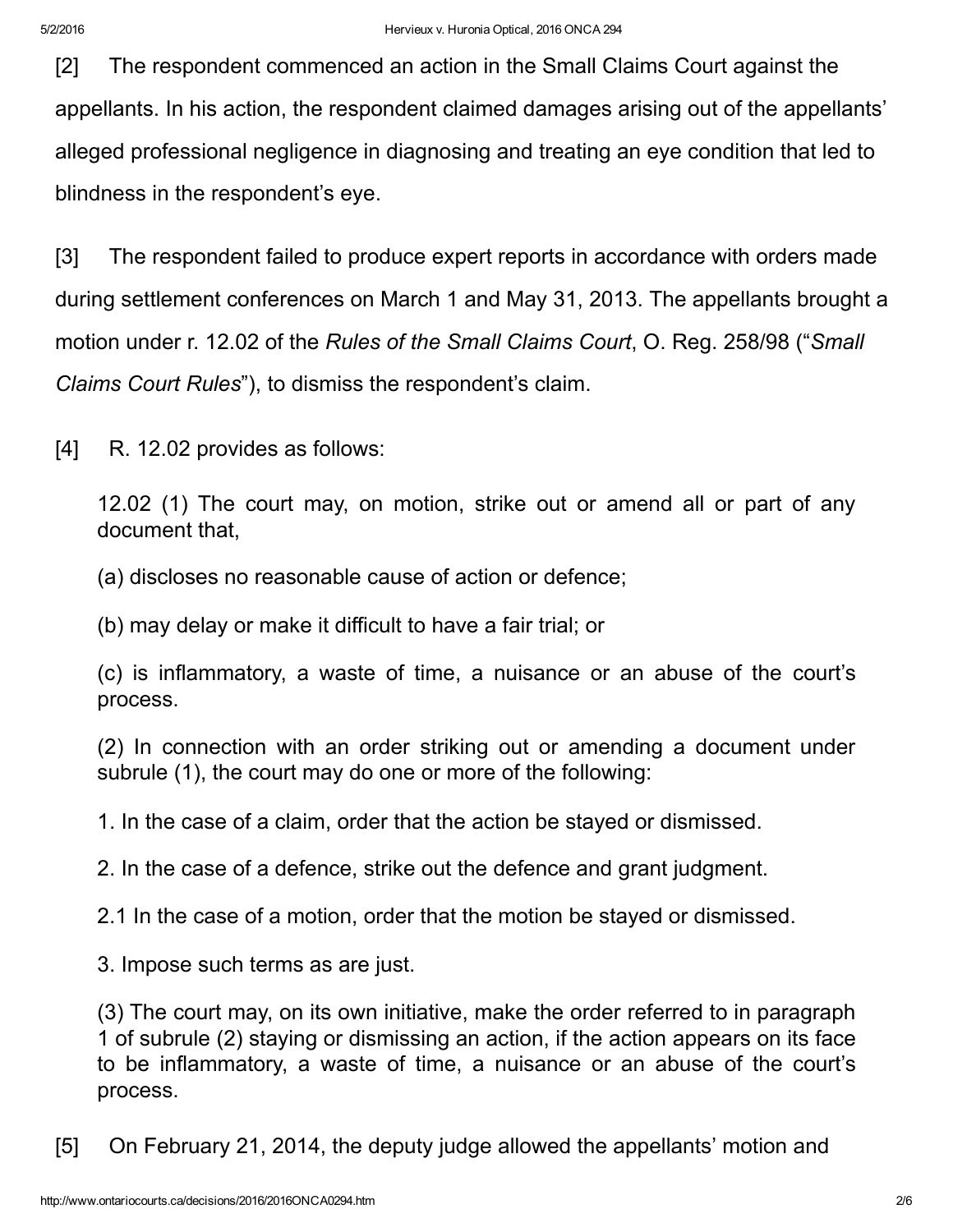dismissed the respondent's claim because of the respondent's failure to file expert evidence supporting his claim on the issues of standard of care and causation, concluding that: "Absent such evidence, and no prospect of such evidence being secured, it is reasonable for this court to invoke the provisions of Rule 12.02(1) [and] (2) of the Small Claims Court, and I do so." (Emphasis added.)

[6] On March 19, 2015, the appeal judge allowed the respondent's appeal on the bases that the deputy judge had made an error of law and exceeded his jurisdiction in treating the appellants' motion as a motion for summary judgment and dismissing the respondent's claim under r. 12.02(1), because the claim was not inflammatory, a waste of time, a nuisance or an abuse of the court's process. The appeal judge held that it was a denial of natural justice to dismiss the respondent's claim under r. 12.02(1), and that the deputy judge should have given the respondent, a self-represented litigant, another opportunity to provide expert reports.

#### Analysis

[7] The appellants submit that the appeal judge made several errors in reversing the deputy judge's dismissal of the respondent's action. The appellants argue that the appeal judge erred in finding that the deputy judge effectively granted summary judgment when the deputy judge merely and correctly applied the provisions of r. 12.02. The appellants complain that the effect of the appeal judge's decision is that deputy judges will not have the jurisdiction to dismiss actions in which plaintiffs have failed to comply with an order to produce expert reports and, as a result, they will not be able to enforce deadlines for the delivery of documents, including expert reports, under r. 12.02 of the *Small Claims Court Rules*.

[8] I disagree that the appeal judge's order has that wide-reaching effect.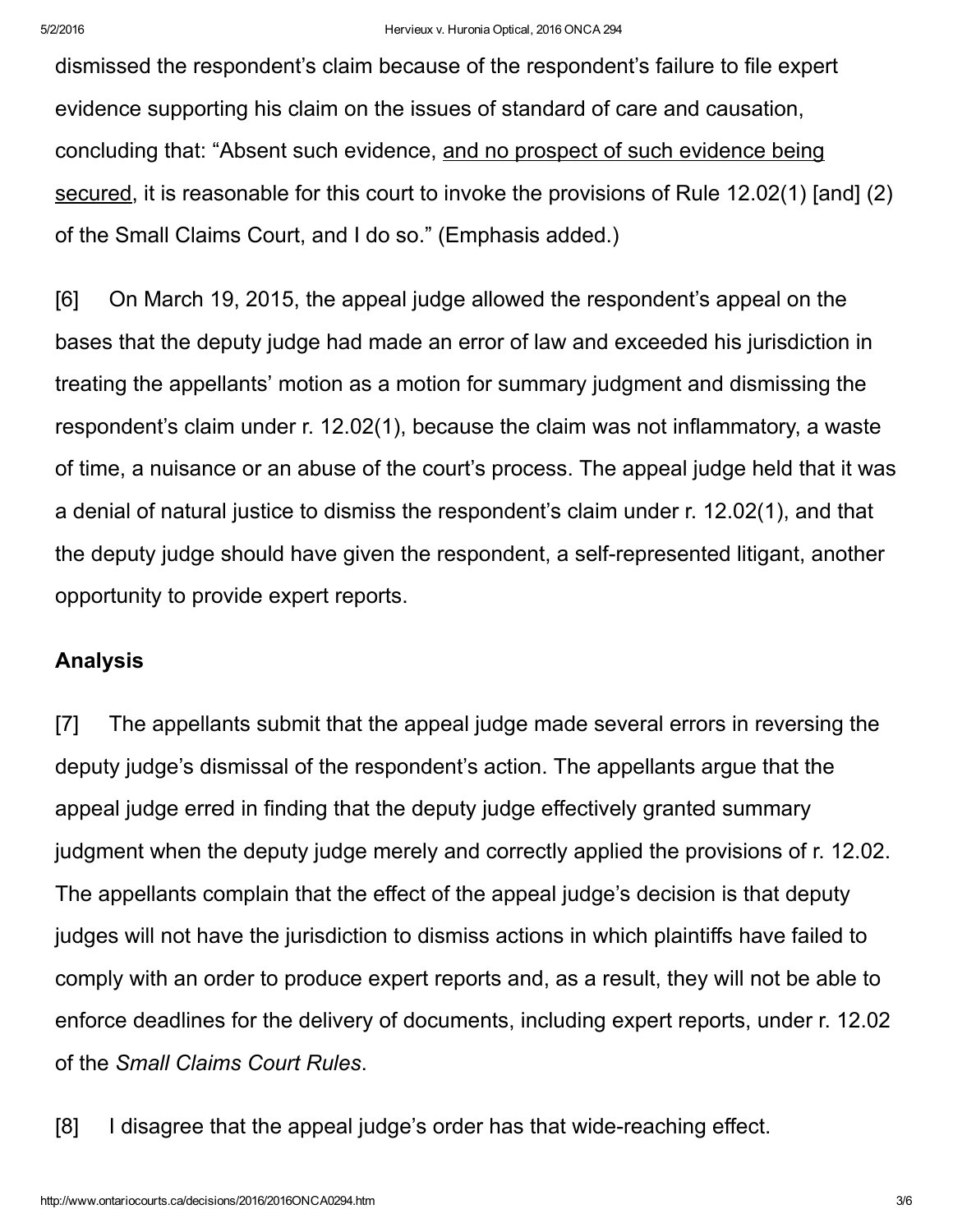[9] There is no question that a deputy judge has the jurisdiction to alter the time deadlines otherwise provided under the *Small Claims Court Rules* and even to dismiss an action. In particular, in accordance with the provisions of r. 13.05(1) and (2)(a)(vi), it was open to the deputy judge during the settlement conferences to require the respondent to provide his expert evidence to the appellants in advance of the trial. Further, under r. 13.05(2), if the circumstances warranted it, the deputy judge, with written reasons, could have stayed or dismissed the action.

[10] It would also be open to a deputy judge in the appropriate case to dismiss an action under r. 12.02 for a party's failure to comply with a court production order or any other order.

[11] Indeed, it was open to the deputy judge in the present case to invoke r. 12.02 if the circumstances supported any of the criteria listed in that rule. However, for the reasons that follow, I agree with the respondent's submissions that the circumstances of this case did not warrant the dismissal of the action under r. 12.02.

[12] The motion before the deputy judge to dismiss the respondent's action was not based on his breach of a court order. Rather, in their notice of motion, the appellants submitted that because of the respondent's failure to serve an expert report "critical of the care received at the Huronia Eye Clinic or linking any defect in care to his alleged damages", permitting his action to proceed to a trial "would be a waste of this Honourable Court's time, and, as such, the Plaintiff's Claim should be struck and this action dismissed."

[13] I agree with the appeal judge that the deputy judge erred by concluding that the respondent's claim was "a waste of time" under r. 12.02, based on his finding that there was no prospect of the respondent's providing independent expert evidence.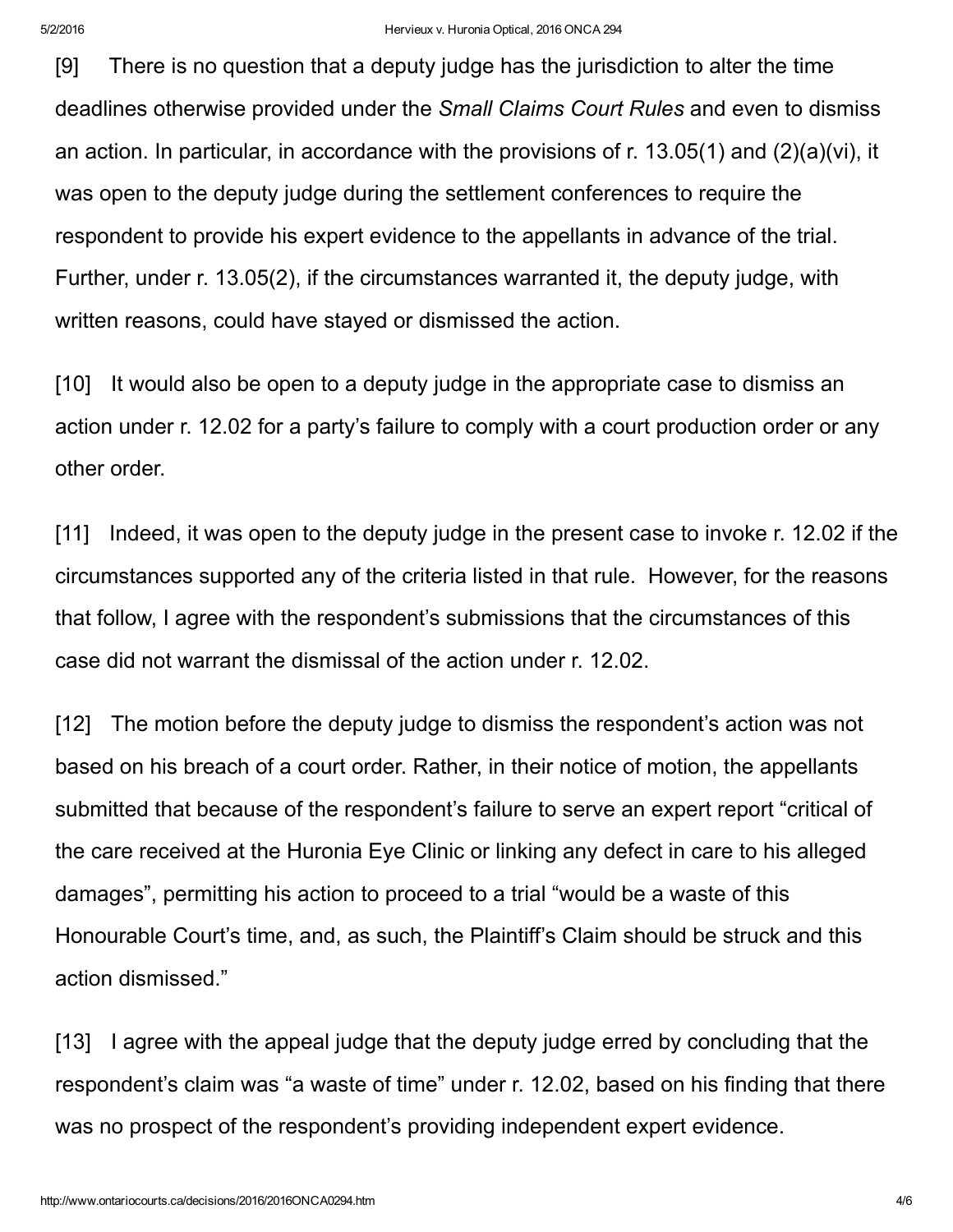[14] Specifically, the deputy judge erred in determining that the respondent's treating physicians could not provide expert evidence in support of the respondent's claim and that, as the respondent had failed to meet the threshold test, his action was a waste of time and there was no reason to provide him with a further 30-day extension to file the evidence of his treating physicians.

[15] In *Westerhof v. Gee Estate*, 2015 ONCA 206, 124 O.R. (3d) 721, at para. 60, leave to appeal refused 2015 CarswellOnt 16501 (S.C.C.), this court recently held that a treating physician could provide expert opinion evidence for the truth of its contents without complying with the formal requirements of r. 53.03 of the *Rules of Civil Procedure*, O. Reg. 17014, in the following circumstances:

i. The opinion to be given is based on the witness's observation of or participation in the events at issue; and

ii. The witness formed the opinion to be given as part of the ordinary exercise of his or her skill, knowledge, training and experience while observing or participating in such events.

[16] If the formal requirements of r. 53.03 are not mandatory in the Superior Court of Justice for treating physicians to appear as trial witnesses in the above circumstances, it follows that under the *Small Claims Court Rules,* parties are not obliged to engage independent experts and provide formal expert reports in the same circumstances. To hold otherwise would undermine the fundamental objective of the Small Claims Court to provide easier and less expensive access to justice, especially to self-represented litigants who are the most frequent users of the Small Claims Court system.

[17] There was ample evidence before the deputy judge that the respondent could provide the expert evidence of his treating physicians in support of his claim. The